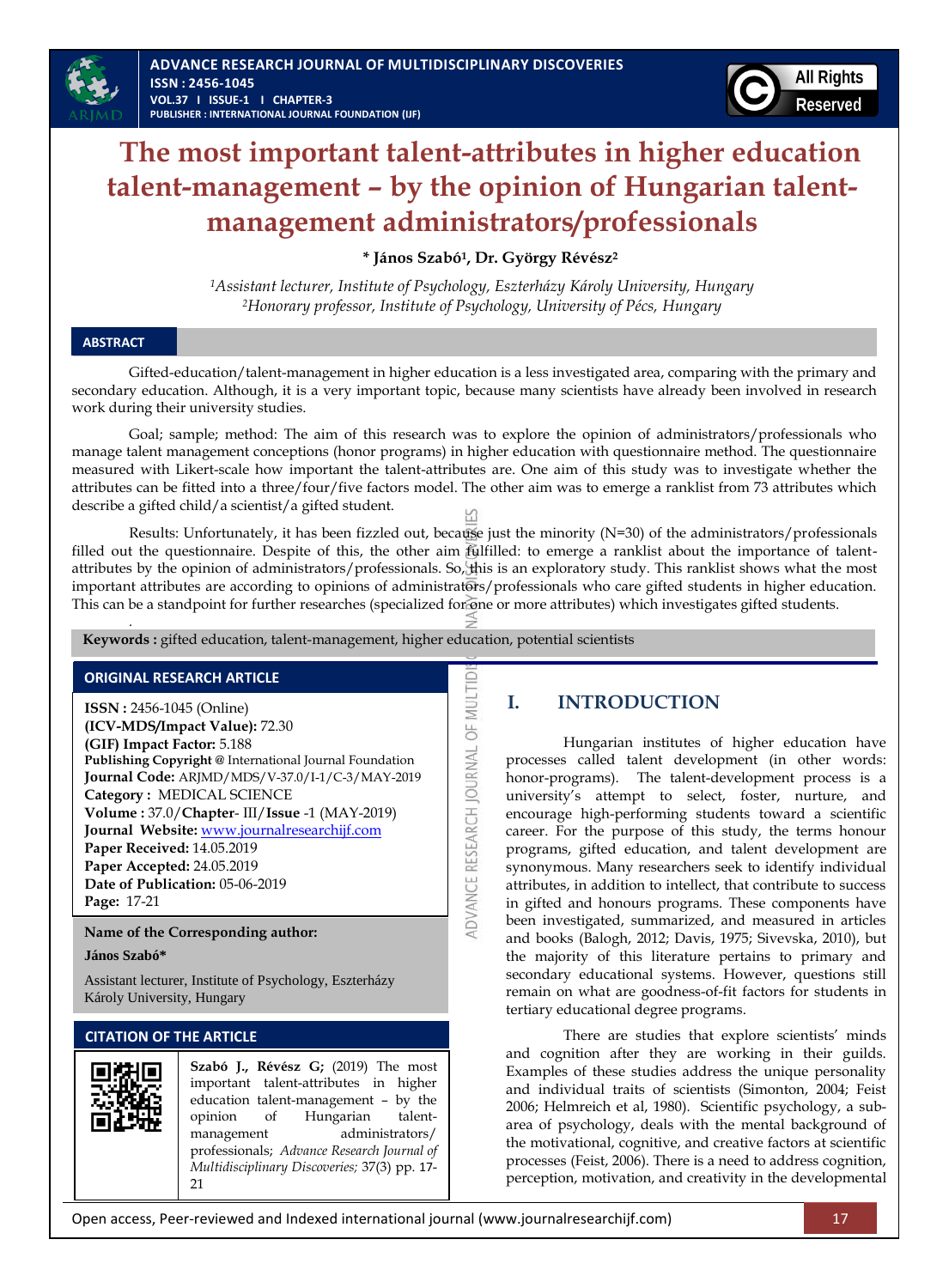space of early adulthood and career development. This space between secondary-school gifted education and starting one's academic career is what is termed the higher education talent management process (i.e., talent development). The aim in this level is to foster the academic reinforcement.

Talent development in higher education can be imagined as a bridge between formal school studies and scientific career. Many scientists have already been involved in research work during their university studies (Feist, 2006). However, in Hungary, as well as other countries" universities, only few higher education institutes have professional and formal talent management system. Fortunately, some programs and projects have been founded which try to connect the two areas (higher-, and secondary education). These programs filter out gifted students in the secondary schools, and then help them get involved in an appropriate gifted education form or format (Balogh, 2012). This is why this topic is an important one and a new potential area to investigate. These results may fill a gap between the literature of scientific thinking, and giftedness at the primary and secondary schools.

Another argument of higher-education talent development must be mentioned. Higher education has become a standardized, structured approach of mass education in many countries over the past few decades. This is a shift from what the university was for centuries; a form of gifted education in and of itself (Balogh, 2012). Therefore, we must identify talented students in this masseducation approach and provide appropriate services. We must pay critical attention to prevent gifted secondary school students from dropping out of their studies, and at the same time, locate new potential scientists among the university students. Hence, the care for and development of talents and abilities of students can determine the fate of an entire nation (Sternberg, 1996).

This research investigated the opinion of administrators/professionals who manage talent management conceptions in higher education: members of Association of Hungarian Talent Support Organizations (MATEHETSZ); committee members of TDK/OTDK (a honor program, exposed in literature), leaders of szakkollégium (advanced college for gifted students, another honor program, exposed in literature), etc. So, they are a narrow layer in talent management process. An aim of this study was to investigate whether the attributes can be fitted into a three/four/five factors model. Unfortunately, it has been fizzled out, because just the minority of the administrators/professionals filled out the questionnaire. Despite of this, the other aim fulfilled: to emerge a ranklist about the importance of talent-attributes by the opinion of administrators/professionals. So, this is an exploratory study. This ranklist shows what the most important attributes are according to opinions of administrators/professionals who care gifted students in higher education. This can be a standpoint for further researches (specialized for one or more attributes) which investigates gifted students.

It is necessary to describe how we interpret this concept we call talent. It can be explained by many

different theoretical frameworks (e.g., raw intellect, academic performance, individual traits, special research and projects). In the Hungarian system, we have a difficult and projects). In the Frangman system, the task differentiating the terms "talent", "gifted", and "honours" because we use the same word – tehetség – for every domain of talent management: sport, art, education. It refers to both potential and established talent. Giftedness in higher education is often specified as an excellent performance at studying (earning the best marks or grades). For example, in Scandinavian countries there are rigorous filters for the students who want to take part in university studies (Wolfensberger, 2015). There are universities in central Europe where it is not enough to be a good learner and obtain good grades. We do not assume that raw intelligence (or being a good student) equals giftedness or talent. In Hungary, the tehetség (the exceptional student) requires extracognitive stimulation and nurturing. Extracognitive means important factors besides intelligence which help the manifestation of talent (Shavinina & Ferrari, 2004). (For example: personality traits, cognitive traits, environmental requirements) Many universities in the BENELUX countries, Germany, and the Hungarian system, term someone as a gifted/talented student if he or she also becomes involved in scientific research work or projects. In the U.S.A., talent is also nurtured in higher education through specialized talent management programs referred to honours programs or honours college (Johnson, Walther, & Medley, 2018).

This study investigated the Hungarian talent development system where we refer to "talented students" as learners who take part in additional opportunities besides the obligatory studies (by joining a szakkollégium or a research group or a talent program; managing their own research project; writing a TDK work – the unique Hungarian conceptions are described below). The "talent management" programs in Hungarian higher education refers to the system in a university which helps students become involved in scientific research, to present their results in scientific conferences, or to publish their papers in peer-reviewed journals. The main role in higher education talent management belongs to the supervising university professors who teach the talented, interested students how to conduct scientific research and participate in the professional guild. There are also administrators who help the talented students to find scholarships, conferences, and research supplement funding and opportunities.

## **II. MATERIALS AND METHODS**

The sample consists of a narrow, special targetgroup: such professionals and administrators who work in talent-management conceptions, programs in higher education. They know the process of talent-management both in theoretical aspect and in practical aspect. For example: members of Association of Hungarian Talent Support Organizations (MATEHETSZ), leaders of talent programs/szakkollégiums, committee members TDK/OTDK. They take part not only at mentoring talented students (who want to be a scientist), but also they are responsible for coordination of talent-management in higher education (for example: managing administrative

ð RNAL  $\vec{o}$ 

**IDVANCE**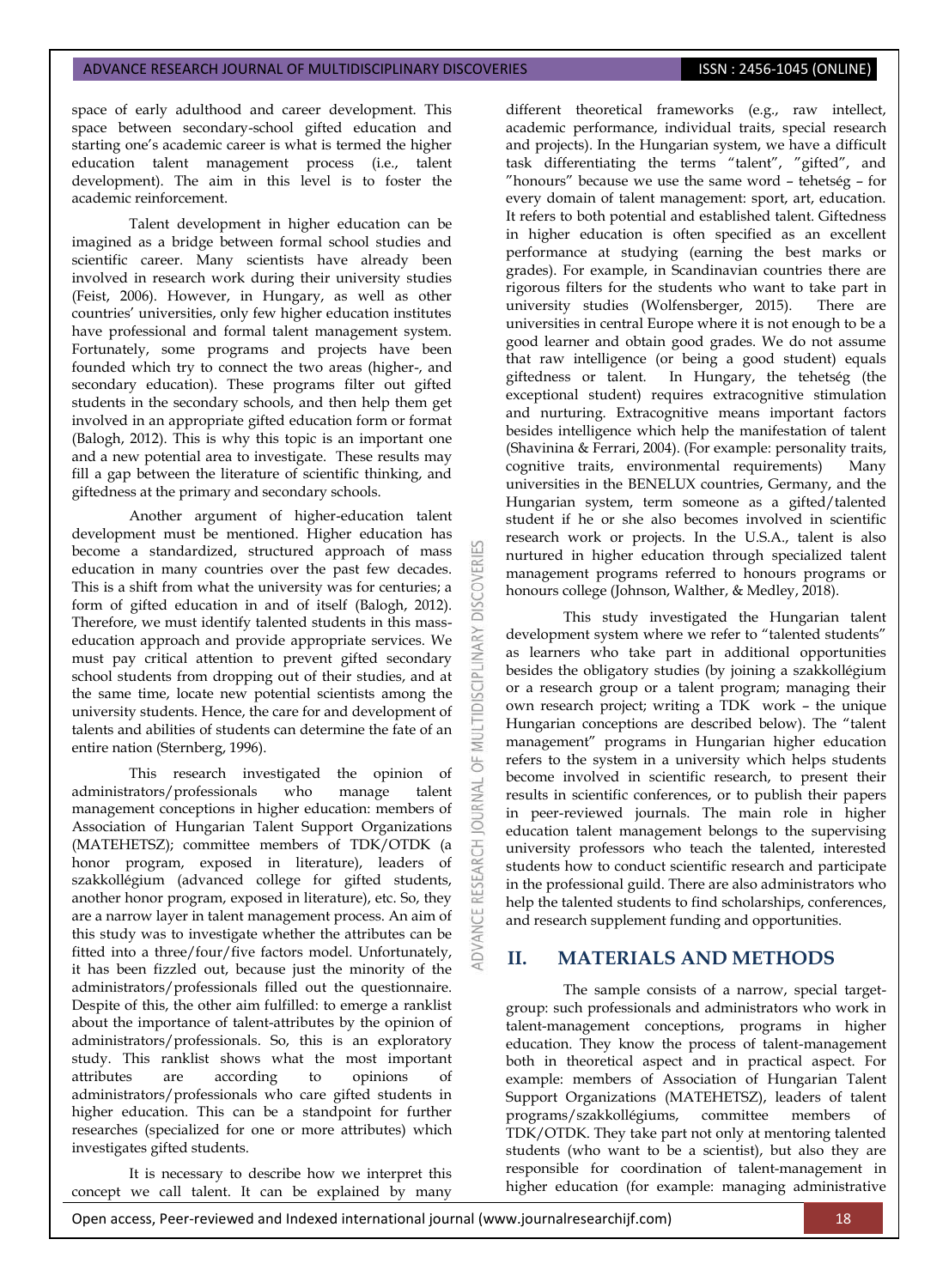#### ADVANCE RESEARCH JOURNAL OF MULTIDISCIPLINARY DISCOVERIES **ISSN : 2456-1045 (ONLINE)**

affairs, scientific investigation of background of giftedness/talent, organizing conferences and programs, etc.). So, they have a lot of routine at the work with talented students. An other important fact about the participant is that they cover more science-domains. They have view onto the work of students from different science-domains in a wide spectrum, not only onto their own domain. For example: A coordinator of faculty of humanity has view onto literature, history, psychology, English studies, etc, not only onto one domain. So, they know better the talents, than a professor who supervises only his/her own research-group.

Backgrounds of the selected sample: Association of Hungarian Talent Support Organizations (MATEHETSZ) coordinates gifted education/talent development projects; helps at scientific researches about giftedness/talent; publishes books and booklets about giftedness/talent; and the manifestation of theory into practice (Balogh 2012). The most member of MATEHETSZ is a scientist or has a fulltime job at a Hungarian university. How it is mentioned in the literature, the Movement of Szakkollégium (Advanced college for gifted students) is one of the main unique form of Hungarian talent development (besides the Movement of TDK/OTDK). That is why, the leaders of the accredited szakkollégiums were asked to take part in this research. In 2015, there were 42 accredited szakkollégium. In 2019, this number has increased to 45. A lot of author of Geniusbooks (a book-series; published by Association of Hungarian Talent Support Organizations) work in the Institute of Psychology of University of Debrecen. So, they had important role at compiling of the literature of giftedness/talent. That is why, I asked them for participation. There are TDK-committees and talentcommittees in the universities. They organize the TDKconferences and manage the review and evaluation processes of TDK-works, and they advertise opportunities for gifted students. The different roles sometimes overlap each other. For example: a member of MATEHETSZ (Association of Hungarian Talent Support Organizations) may take part in a TDK-committee, and at the same time, he/she may be a leader of a szakkollégium.

Unfortunately, just the minority of the looked-up professionals has got or has filled out the questionnaire. I sent the questionnaire to more than 70 people (some of them were asked to retransmit to their colleagues), but I got back just 30 questionnaires (N=30). This participation number of the chosen sample is not unique: in an American study with similar target group, just 28 professionals gave answer the questions pertained to the work with gifted students in higher education (Johnson, Walther, Medley, 2018). 10 members of MATEHETSZ (Association of Hungarian Talent Support Organizations) and 13 leaders of a szakkollégium answered to me, the others came from TDK-committees. The majority of target-group (talentmanagement professionals) works at a Hungarian university. The distribution of these universities is illustrated on Figure 1.





On the figure 1, only those universities are represented with separate slice from where more than one professional gave answer. Official abbreviations of the five universities (and number of answer-givers):

- EKE Eszterházy Károly University (3)
- PTE University of Pécs (5)
- DE University of Debrecen (6)
- SOE University of Sopron (3)
- ELTE Eötvös Lóránd University (2)

#### **Method**

**DISCOVERI** 

**IDISCIPLINARY** 

5F **JRNAL** 5

I used questionnaire method. The questionnaire was anonym and voluntary and it was sent directly to the relevant people. The only one demographical information was the affiliation (university/szakkollégium/talentcommittee/etc). The questionnaire contained a list of 73 talent-attributes (e.g. "curiosity", "endurance", "role of mentors", etc) with a Likert-scale from 1 to 10. The 73 talent attributes were collected from the literature-background of giftedness/talent. The task was to evaluate the importance of the 73 talent-attributes with the 10-points-Likert-scale: "1" means "it is negligible"; "10" means: "it is essential at the manifestation of giftedness/talent". At the end of the questionnaire, there were four rubrics: the participants could write their own answer/option into these. The questionnaire had both online and paper version.

# **III. STATISTICAL ANALYSIS AND GRAPHICAL PRESENTATION**

I ordered the attributes by mean of evaluations from the highest ranked to the last. The differences among the items are very small; there are not emergent attributes. Although, the difference between the most important attribute (Curiosity; mean: 9.27) and the least important attribute (Gender; mean: 3.37), but the means of attributes in the middle distribute continuously without any salience. This is represented by Figure 2.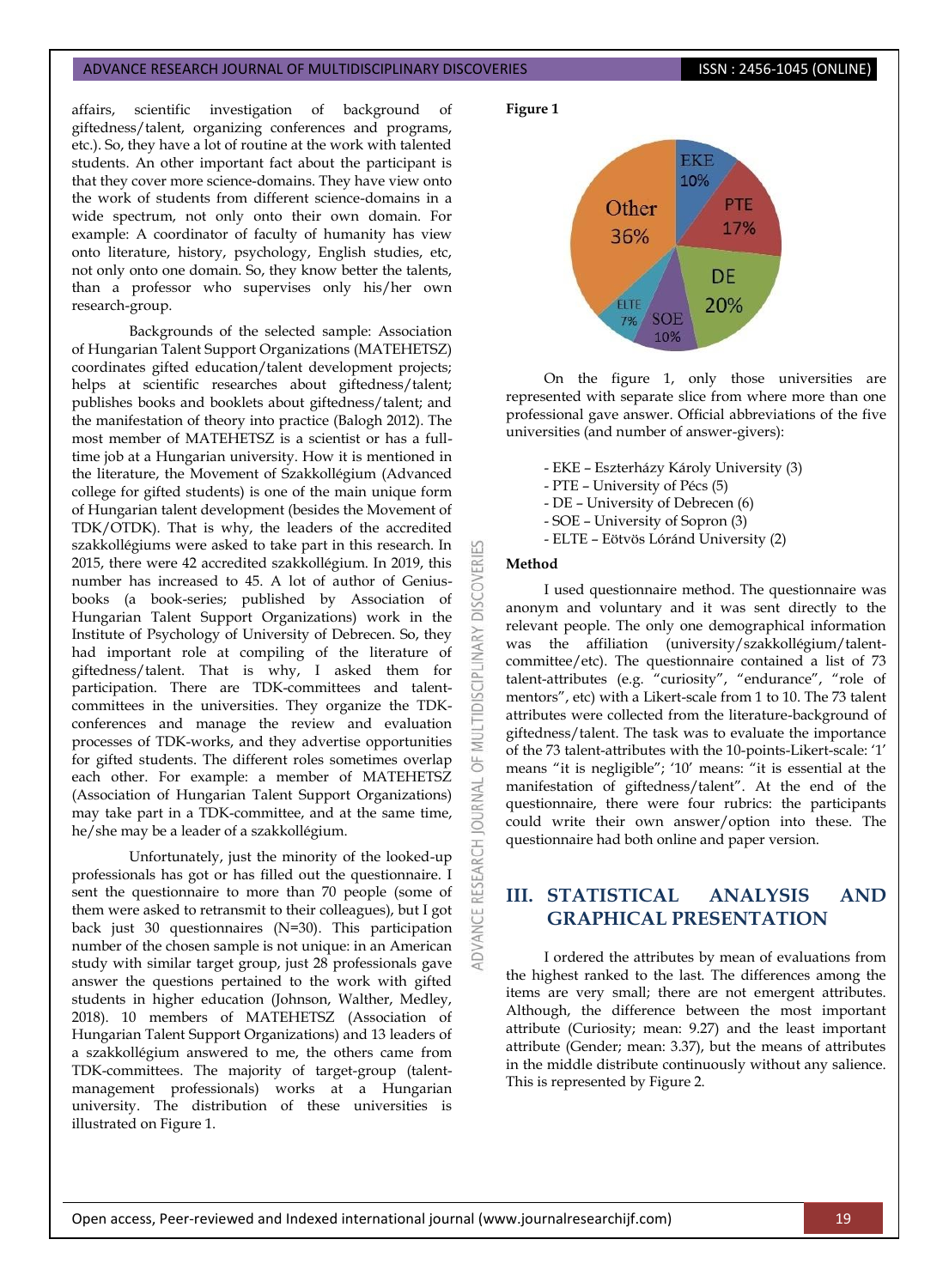

Despite of the few sample, I started a factoranalysis to supply the previous ranklist, and to test the other original hypothesis whether 3/4/5 factors (like a talent-model) can be created from attributes. The maincomponents of factor-analysis are represented on Figure 3.



The first, emerging main-component explains 30% of the variance. It seems by the arrangement of maincomponent that a 3/4/5 model would not work. The second main-component is interesting: it explains 10% of the variance, but it contains only motivational factors, like diligence, practice; endurance, commitment; self-control, will; handling failures; intrinsic motivation.

# **IV. RESULTS**

The essence of this investigation (the most important attributes for a potential scientist/talented student) is listed in table 1. This list show the top ten attributes, ranking by means of evaluation.

**Table 1 (the 10 most important attributes by the talentmanagement professionals)**

| Sl.no. | <b>Attribute</b>           | <b>Mean of</b><br>evaluation | Standard<br>deviation |
|--------|----------------------------|------------------------------|-----------------------|
| 1.     | Curiosity                  | 9,27                         | 1,05                  |
| 2.     | Endurance                  | 9,20                         | 0,85                  |
| 3.     | Logical thinking           | 9.20                         | 0,76                  |
| 4.     | Highlighting the essence   | 9.17                         | 0,75                  |
| 5.     | Need for developing        | 9,13                         | 0,86                  |
| 6.     | Recognizing the            | 8,97                         | 1,10                  |
| 7.     | Diligence, practice        | 8,83                         | 1,51                  |
| 8.     | Intrinsic motivation       | 8,77                         | 1,04                  |
| 9.     | Domain-specific creativity | 8,70                         | 1,29                  |
| 10.    | Originality                | 8.57                         | 1,30                  |

Another interesting result is the distribution of inner – environmental contributor-factors of talent: the first environmental factor (role of mentor) stands only on 22th place. The second environmental contributor is the "influence of peers" stands on 37th place. So, it can be concluded that the inner factors are more important than the environmental. Although, environmental factors were mainly written into the four rubrics at the end of questionnaire (as own option). For example: "role of institutes", "acknowledgement by social environment", "ensuring research-conditions".

The night-side of talent/giftedness was not preferred: the majority of negative attributes which attend talent were located at the bottom of the list: for example: compulsivity, headstrongness, tendency to mental disorders, etc. This tendency proved true in primary and secondary education, the teachers prefer rather the intellectual and motivational factors than the individual and quaint traits of personality (Hany, 1995).

## **V. DISCUSSION**

**DISCOVERIES** 

MULTIDISCIPLINARY

bF<sub>1</sub>

**JOURNAL** 

DVANCE RESEARCH

This investigation proves how complex is the giftedness/talent. The results are very heterogeneous, despite of the sample consisted of talent-management professionals/administrators who work almost daily with talents. Therefore, often the qualitative researches are more successful than the quantitative in this field.

It is a surprising result that the professionals were not so cooperative: just the minority of the asked professionals filled out the questionnaire. Despite of, their main quest is improving/nurturing the talent management/gifted education system. Unfortunately, this was not a unique case (Johnson, Walther, Medley, 2018).

If we compare the current result with the result of another study we can see that the persons responsible for talent management think similarly to the professors and associate professors supervising and mentoring talented students. (Szabó, Révész, Van Dyke, under process). The goal of the other study was to explore the opinion of professors and associate professors who directly work with talented/gifted students: they supervise the students. I collected sample not only in Hungary, but also in Germany. Table 2 shows the ranklist of most important talent attributes by administrators; Hungarian; and German professors.

Open access, Peer-reviewed and Indexed international journal (www.journalresearchijf.com) 20